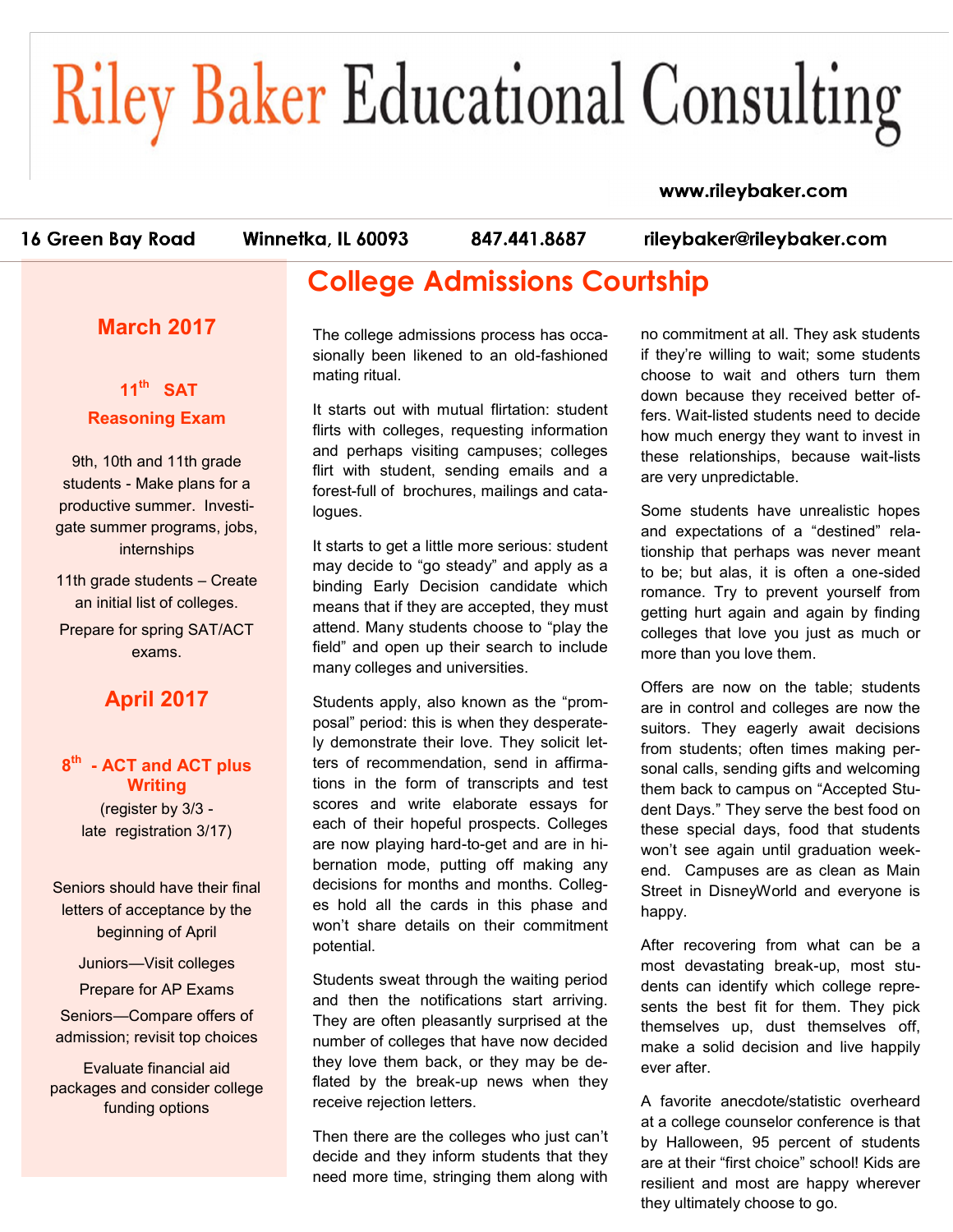### Riley Baker Educational Consulting

**Career Paths for Molecular Biology Majors**

- Molecular Biologist
- **Microbiologist**
- **Geneticist**
- Environmental Technician/ **Consultant**
- Biomedical Researcher
- Research Scientist
- Professor/Teacher
- **Toxicologist**
- Pharmaceutical Sales **Representative**
- Scientific Editor
- Technical Writer
- Laboratory Technician
- Product Safety Manager
- Patent Lawyer
- Bioinformatics Technician
- Nutrition Educator
- Clinical Diagnostics Specialist
- Crop Improvement Consultant
- Business Manager
- Scientific Supply **Representative**
- **Veterinarian**

.

## **Majoring in Molecular Biology**

Molecular biology is the study of biology at the molecular level. It focuses on the structure and function of the molecules that form the basis of life. Molecular biologists explore cells, their characteristics and parts, chemical processes, and how molecules control cellular activity and growth. They frequently focus on certain types of molecules or work to define the biological processes that cause genetic defects.

Majoring in this field prepares students for a wide range of careers in scientific research, medicine, bioengineering, and biotechnology. It is important to note that there will be a high demand for science and engineering jobs in the future. Government agencies such as the EPA, the NIH, and the U.S. Food and Drug Administration hire graduates to work in research, analyze samples of food, air, water, and drugs, and head programs that review the safety of new medical devices, foods, and drugs. In the field of biotechnology, molecular biologists work to improve therapies, vaccines, drugs, and medical diagnostic testing. They assist in the design of environmental biotechnological products, which are used to clean up hazardous waste. They also work in quality control, manufacturing, production, and information systems.

Jobs are also available in education. Chemistry and biology teachers are currently in demand at both the junior high and high school levels. With a doctoral degree, students can become university professors. Professors perform research in laboratories and write up the results of their research findings. They also spend time writing grant proposals to support their research and teaching efforts. In the field of agriculture, molecular biology graduates work to create more disease resistant genetically-engineered crops. In the pharmaceutical industry, jobs are available in the design and manufacturing

of drugs and vaccines. Other employment options include writing and reporting on scientific policy, biological and medical illustration, and forensic science.

While specific coursework varies among colleges, students planning on majoring in molecular biology can expect to take classes in chemistry, biochemistry, genetics, molecular biology, cell biology, biostatistics, physics, and mathematics. It is important to note that some college programs focus on preparing students for medical school while others prepare students for careers in the biotechnology industry. Decide which path you prefer and pick a college that is consistent with your career plans. Students should be ready to record and analyze data using computers, perform research and laboratory work, attend lectures, and work cooperatively with other students. To enhance job prospects, it is recommended that students spend an additional year at a college that offers training programs for specialized lab techniques, such as cell culture and DNA sequencing and synthesis. This is often known as a "certificate program", and can give students the added research experience that is crucial to finding jobs in their field.

For more information, go to [www.asmb.org,](http://www.asmb.org) the website of the American Society for Biochemistry and Molecular Biology. This organization publishes scientific journals and supports research funding and education. To see job listings and read about current events, another helpful website is [www.cellbio.com,](http://www.cellbio.com) the Cell and Molecular Biology Online informational resource.

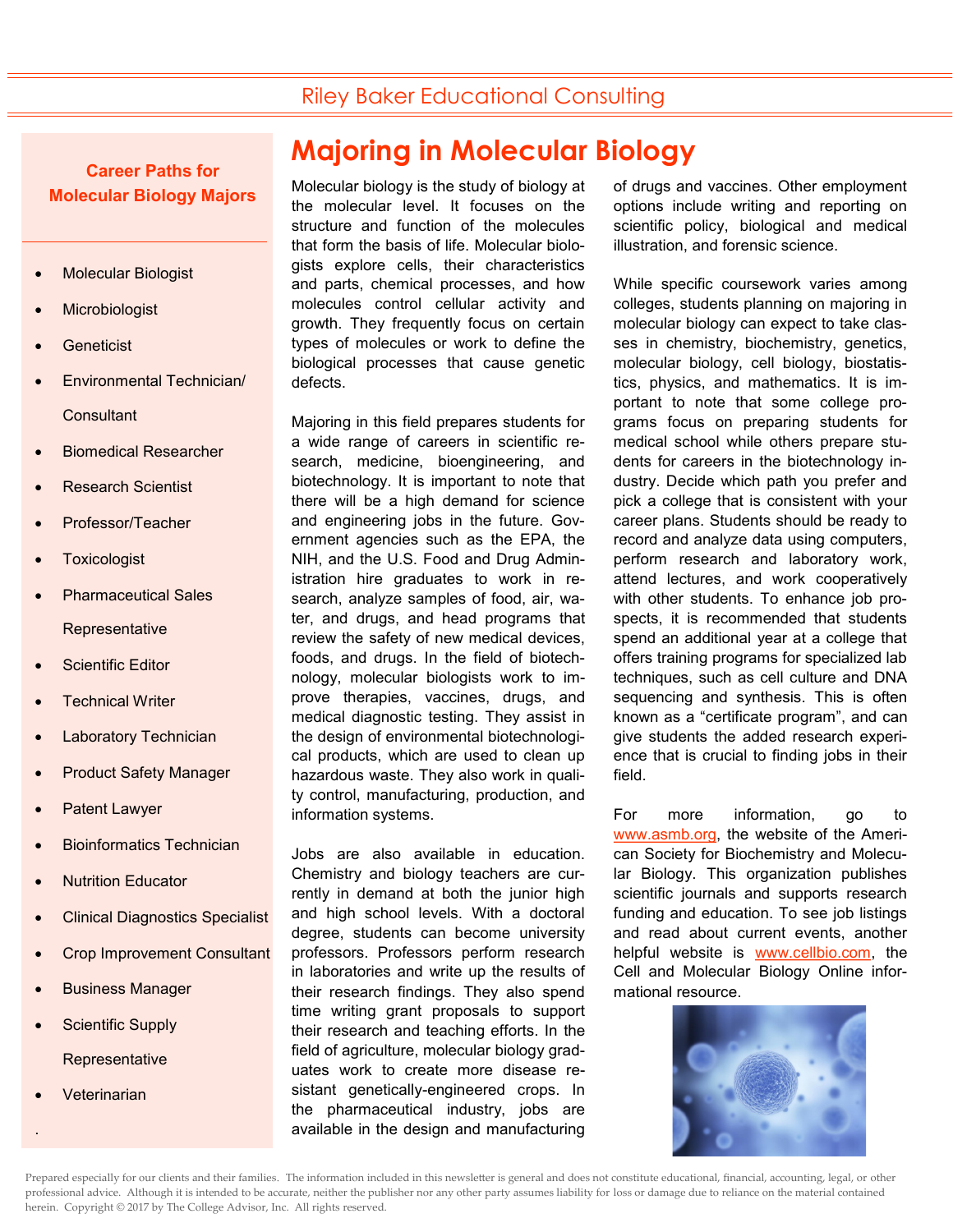## **Financial Matters: Comparing Financial Aid Packages**



If you've applied for financial aid and filed all the paperwork by the appropriate deadline, an award letter outlining a college's offer of financial assistance should arrive close on the heels of your notification of acceptance. Here's a guide to understanding what that package really means.

The bottom line in comparing financial aid packages is the final cost of your education to you and your family. Since the total cost of education varies for each college, you'll need to compare your packages in terms of several factors. First, compare the ratio of grants

# **SAT or ACT? Which is Right for You?**

A year ago, the SAT was revamped and now students wonder, should they take the new SAT or the ACT? Keep in mind that a 1600 on the new SAT is the same as a 36 on the ACT. While experts say that the new SAT is more straightforward and now more similar to the ACT in format and subject matter, there are still some important differences to consider before making your decision.

The new SAT returns to its original 400 -1600 point scale. It has eliminated the wrong answer penalty. The SAT essay portion, like the ACT's, is now optional. There is still no Science section, but science questions appear in each individual section of the exam.

The new SAT Reading section includes only longer passages and does not contain sentence completions, making it more similar to the ACT

(gift money) to loans for each school. Packages with larger grants than loans are obviously more desirable. Next, consider how much you and your family are expected to contribute and compare this amount to your total grant award. Are you and your family comfortable with this *Expected Family Contribution*? Will you be able to provide the expected amount?

Now, compare loan types offered and their terms. The most desirable loans are student loans with their low, deferred interest; these loans do not have to be repaid until after you have completed your education. Private, unsubsidized family or student loans generally require that repayment begins within sixty days of receipt of funds.

Most financial aid packages also include work-study. Keep in mind that you are free to decline this type of aid; although there may be significant

benefits to work-study employment, some students prefer to find their own jobs on or near campus.

Call the college's financial aid office to learn how outside scholarships may affect your financial aid package. While some colleges allow students to use these in place of loans, other colleges subtract this amount from any grant aid that you've been awarded. Ask, too, if you are likely to be awarded a similar package in succeeding years, assuming family finances remain at the same level. Some parts of your package may not be renewable, and this could affect your cost of attendance in subsequent years.

The final decision about college choice is a family decision, made by weighing numerous factors to determine the best choice for all of you. With skyrocketing college costs, finances may count heavily in your final college selection.

Reading section. Unlike the ACT, its questions follow the same order as information in the paragraph. While the ACT focuses more on reading comprehension, the new SAT focuses on analyzing specific concepts and understanding how the authors construct their arguments. The new SAT Reading portion consists of 52 questions in 65 minutes, while the ACT Reading portion consists of 40 questions in 35 minutes.

The new SAT Writing section utilizes the same passage-based format as the ACT English section, and now includes more grammatical concepts such as punctuation. It is important to note that although both tests give roughly the same amount of time, the ACT asks almost twice as many questions. The SAT Writing portion consists of 44 questions in 35 minutes and the ACT English portion consists of 75 questions in 45 minutes.

The new SAT Math section has been redesigned to be more straightforward and focuses on math taught in high school, with a heavy emphasis on algebra and data analysis. The ACT Math section includes far more geometry and trigonometry, and does not provide formulas like the SAT does. The new SAT allows more time for the Math section, but the questions are more challenging. It includes both calculator and no-calculator portions. The ACT Math section is all multiple choice, and allows use of a calculator throughout the section. The new SAT Math portion consists of 20 nocalculator questions in 25 minutes plus 38 calculator questions in 55 minutes, and the ACT Math portion contains 60 questions in 60 minutes.

(continued p. 4)